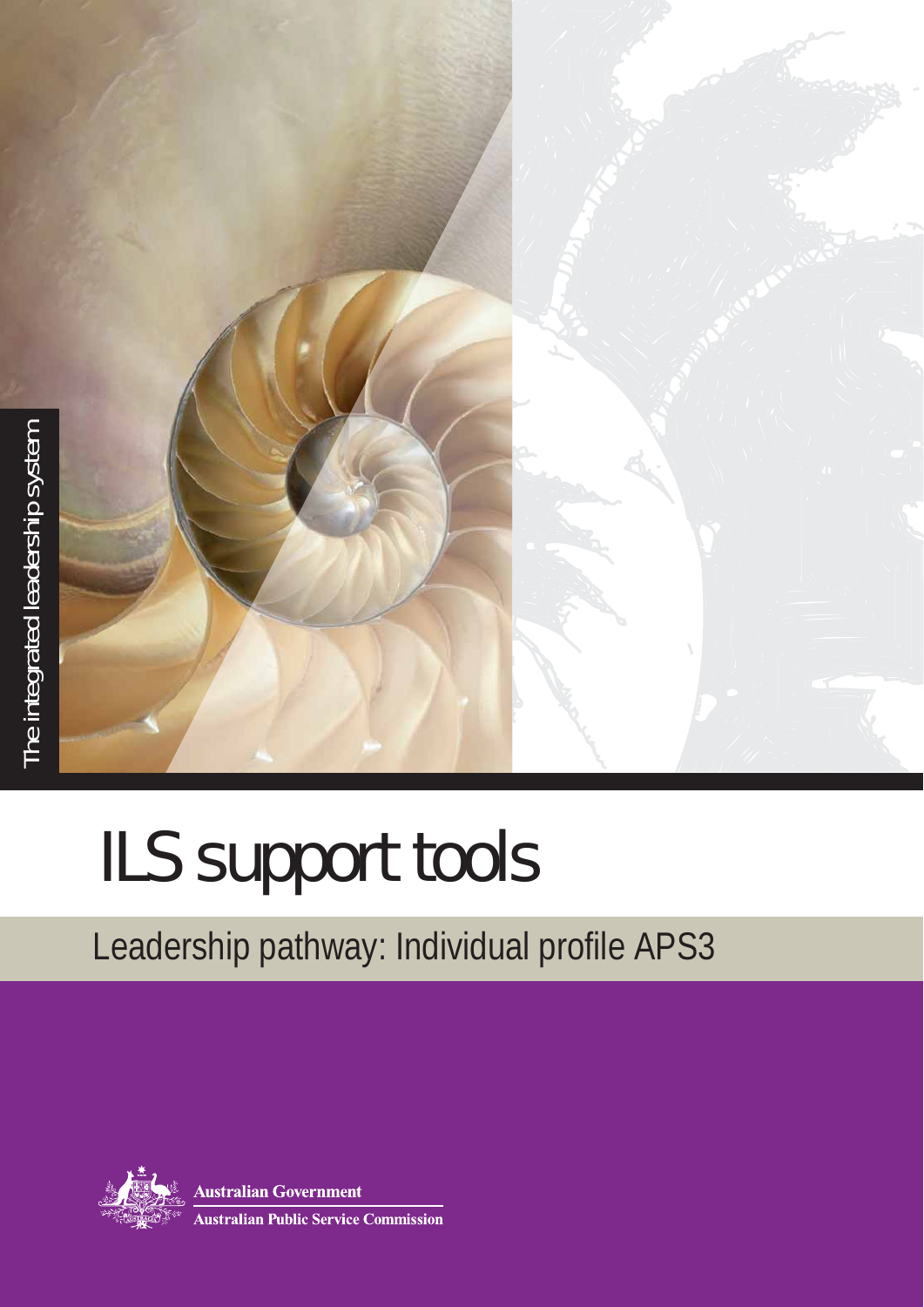## **APS 3 profile**

| <b>Supports strategic</b><br>direction                                                                                                                                                                                                                                                                                                                                                                                                                                                                                                                                                                                                                                                                                                                                                                                                                                                                                                               | <b>Achieves</b><br>results                                                                                                                                                                                                                                                                                                                                                                                                                                                                                                                                                                                                                                                                                                                                                                                                                                                                     | <b>Supports productive</b><br>working relationships                                                                                                                                                                                                                                                                                                                                                                                                                                                                                                                                                                                                                                                                                                                                                                                                                                                                | <b>Displays personal</b><br>drive and integrity                                                                                                                                                                                                                                                                                                                                                                                                                                                                                                                                                                                                                                                                                                                                                                                                                                                                                           | <b>Communicates with</b><br>influence                                                                                                                                                                                                                                                                                                                                                                                                                                                                                                                                                                                                                                                        |
|------------------------------------------------------------------------------------------------------------------------------------------------------------------------------------------------------------------------------------------------------------------------------------------------------------------------------------------------------------------------------------------------------------------------------------------------------------------------------------------------------------------------------------------------------------------------------------------------------------------------------------------------------------------------------------------------------------------------------------------------------------------------------------------------------------------------------------------------------------------------------------------------------------------------------------------------------|------------------------------------------------------------------------------------------------------------------------------------------------------------------------------------------------------------------------------------------------------------------------------------------------------------------------------------------------------------------------------------------------------------------------------------------------------------------------------------------------------------------------------------------------------------------------------------------------------------------------------------------------------------------------------------------------------------------------------------------------------------------------------------------------------------------------------------------------------------------------------------------------|--------------------------------------------------------------------------------------------------------------------------------------------------------------------------------------------------------------------------------------------------------------------------------------------------------------------------------------------------------------------------------------------------------------------------------------------------------------------------------------------------------------------------------------------------------------------------------------------------------------------------------------------------------------------------------------------------------------------------------------------------------------------------------------------------------------------------------------------------------------------------------------------------------------------|-------------------------------------------------------------------------------------------------------------------------------------------------------------------------------------------------------------------------------------------------------------------------------------------------------------------------------------------------------------------------------------------------------------------------------------------------------------------------------------------------------------------------------------------------------------------------------------------------------------------------------------------------------------------------------------------------------------------------------------------------------------------------------------------------------------------------------------------------------------------------------------------------------------------------------------------|----------------------------------------------------------------------------------------------------------------------------------------------------------------------------------------------------------------------------------------------------------------------------------------------------------------------------------------------------------------------------------------------------------------------------------------------------------------------------------------------------------------------------------------------------------------------------------------------------------------------------------------------------------------------------------------------|
| Supports shared purpose and<br>direction<br>Understands and supports the<br>organisation's vision, mission<br>and business objectives. Follows<br>direction provided by supervisor.<br>Recognises how own work<br>contributes to the achievement of<br>organisational goals.<br>Understands the reasons for<br>decisions and recommendations.<br>Thinks strategically<br>Understands the work<br>environment and contributes to<br>the development of work plans<br>and team goals. Demonstrates<br>an awareness of the implications<br>of issues that may impact on own<br>work objectives.<br>Harnesses information and<br>opportunities<br>Knows where to find information,<br>and asks questions to ensure a<br>full understanding of an issue.<br>Uses common sense to<br>recognise the importance of<br>available information. Keeps self<br>and others well informed on work<br>progress.<br>Shows judgement, intelligence<br>and commonsense | Identifies and uses resources<br>wisely<br>Reviews task performance and<br>communicates outcomes to<br>supervisor. Understands<br>individual and team capabilities<br>and makes effective use of own<br>capabilities.<br>Applies and builds<br>professional expertise<br>Contributes own expertise to<br>achieve outcomes for the<br>business unit.<br>Responds positively to change<br>Establishes task plans to deliver<br>objectives. Responds in a<br>positive and flexible manner to<br>change. Shares information with<br>others and adapts to a changing<br>environment.<br>Takes responsibility for<br>managing work projects to<br>achieve results<br>Sees tasks through to<br>completion. Works within agreed<br>priorities. Commits to achieving<br>quality outcomes. Maintains<br>accurate records and files. Seeks<br>feedback from supervisor to<br>gauge satisfaction and seeks | Nurtures internal and external<br>relationships<br>Builds and sustains positive<br>relationships with team members<br>and clients. Actively participates<br>in teamwork and activities.<br>Responds under direction to<br>changes in client needs and<br>expectations.<br>Listens to, understands and<br>recognises the needs of others<br>Actively listens to colleagues and<br>clients. Shares information and<br>ensures others are kept informed<br>of issues. Works collaboratively<br>and operates as an effective<br>team member.<br>Values individual differences<br>and diversity<br>Understands, values and<br>responds to different personal<br>styles. Tries to see things from<br>different perspectives. Treats<br>people with respect and<br>courtesy.<br>Shares learning and supports<br>others<br>Identifies learning opportunities.<br>Makes time for people and<br>supports the contribution of | Demonstrates public service<br>professionalism and probity<br>Adopts a principled approach<br>and adheres to the APS Values<br>and Code of Conduct. Acts<br>professionally at all times and<br>operates within the boundaries of<br>organisational processes and<br>legal and public policy<br>constraints. Operates as an<br>effective representative of the<br>work area in internal forums.<br>Engages with risk and shows<br>personal courage<br>Provides accurate advice on<br>issues. Acknowledges mistakes<br>and learns from them, and seeks<br>quidance and advice when<br>required.<br>Commits to action<br>Takes personal responsibility for<br>accurate completion of work and<br>seeks assistance when required.<br>Commits energy and drive to see<br>that goals are achieved.<br>Promotes and adopts a<br>positive and balanced<br>approach to work<br>Focuses on achieving objectives<br>even in difficult circumstances. | Communicates clearly<br>Confidently presents messages<br>in a clear, concise manner.<br>Focuses on key points and uses<br>appropriate language. Structures<br>written and oral communication<br>to ensure clarity.<br>Listens, understands and<br>adapts to audience<br>Seeks to understand the<br>audience and tailors<br>communication style and<br>message accordingly. Listens<br>carefully to others and checks to<br>ensure their views have been<br>understood. Checks own<br>understanding of others'<br>comments.<br>Negotiates confidently<br>Listens to, and considers<br>different ideas and discusses<br>issues credibly and thoughtfully.<br>Identifies relevant stakeholders. |
| Researches and analyses<br>information and makes<br>recommendations based on<br>evidence. Identifies issues that<br>may impact on tasks. Suggests<br>improvements to work tasks and<br>business practices.                                                                                                                                                                                                                                                                                                                                                                                                                                                                                                                                                                                                                                                                                                                                           | assistance when required.                                                                                                                                                                                                                                                                                                                                                                                                                                                                                                                                                                                                                                                                                                                                                                                                                                                                      | others. Understands and acts on<br>constructive feedback.                                                                                                                                                                                                                                                                                                                                                                                                                                                                                                                                                                                                                                                                                                                                                                                                                                                          | Remains positive and responds<br>to pressure in a calm manner.<br>Demonstrates self awareness<br>and a commitment to personal<br>development<br>Seeks feedback from others.<br>Communicates areas of<br>strengths and works with<br>supervisor to identify<br>development needs. Reflects on                                                                                                                                                                                                                                                                                                                                                                                                                                                                                                                                                                                                                                              |                                                                                                                                                                                                                                                                                                                                                                                                                                                                                                                                                                                                                                                                                              |

own behaviour and recognises the impact on others. Seeks selfdevelopment opportunities.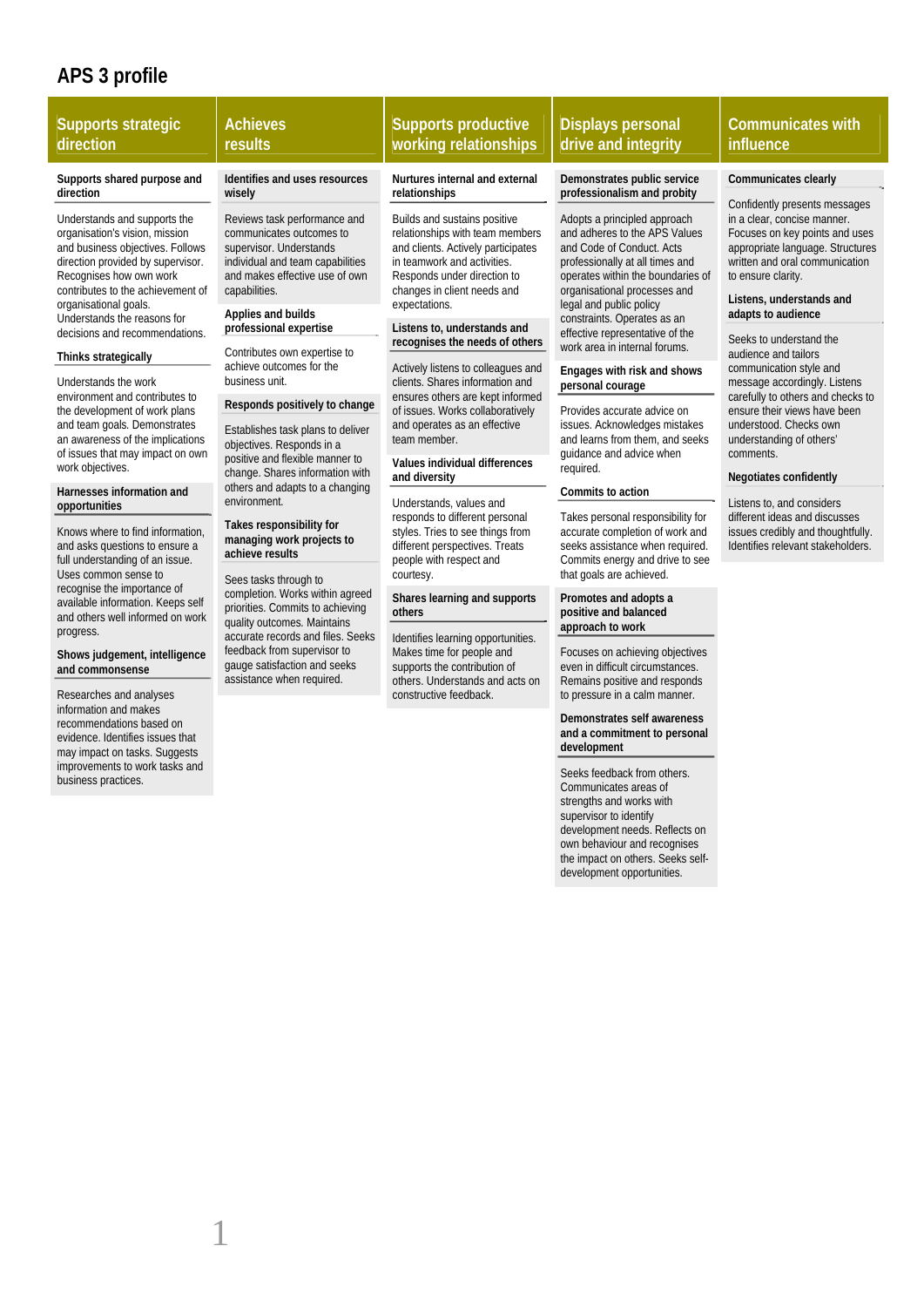|                               | <b>Supports strategic direction</b>                                                                                                                                                                                                                                                                                                                                | APS <sub>3</sub>                                                                                                                                                                                                                                                                                     |                                                                                                                                                                                                                                                                                                                                                                       |                                                                                                                                                                                                                                                                                                                                                            |
|-------------------------------|--------------------------------------------------------------------------------------------------------------------------------------------------------------------------------------------------------------------------------------------------------------------------------------------------------------------------------------------------------------------|------------------------------------------------------------------------------------------------------------------------------------------------------------------------------------------------------------------------------------------------------------------------------------------------------|-----------------------------------------------------------------------------------------------------------------------------------------------------------------------------------------------------------------------------------------------------------------------------------------------------------------------------------------------------------------------|------------------------------------------------------------------------------------------------------------------------------------------------------------------------------------------------------------------------------------------------------------------------------------------------------------------------------------------------------------|
| Capability                    | <b>Supports shared purpose</b><br>and direction                                                                                                                                                                                                                                                                                                                    | <b>Thinks strategically</b>                                                                                                                                                                                                                                                                          | Harnesses information<br>and opportunities                                                                                                                                                                                                                                                                                                                            | Shows judgement,<br>intelligence and<br>commonsense                                                                                                                                                                                                                                                                                                        |
| <b>Description</b>            | Understands and supports the<br>organisation's vision, mission and<br>business objectives. Follows<br>direction provided by supervisor.<br>Recognises how own work<br>contributes to the achievement of<br>organisational goals. Understands<br>the reasons for decisions and<br>recommendations.                                                                  | Understands the work environment<br>and contributes to the<br>development of work plans and<br>team goals. Demonstrates an<br>awareness of the implications of<br>issues that may impact on own<br>work objectives.                                                                                  | Knows where to find information.<br>and asks questions to ensure a full<br>understanding of an issue. Uses<br>common sense to recognise the<br>importance of available<br>information. Keeps self and others<br>well informed on work progress.                                                                                                                       | Researches and analyses<br>information and makes<br>recommendations based on<br>evidence. Identifies issues that<br>may impact on tasks. Suggests<br>improvements to work tasks and<br>business practices.                                                                                                                                                 |
| <b>Behavioural indicators</b> | -Follows direction provided by<br>supervisor; understands the<br>relationship between business<br>priorities and specific tasks.<br>-Understands and supports the<br>organisation's vision, mission and<br>business objectives.<br>-Understands the reasons for<br>decisions and recommendations<br>and is able to explain how they<br>are relevant to their work. | -Demonstrates an awareness of<br>the implications of issues for own<br>work.<br>-Thinks and plans ahead.<br>-Understands the work<br>environment; informs supervisor<br>of potential issues that may<br>impact on work objectives<br>contributes to the development of<br>work plans and team goals. | -Is aware of the corporate goals<br>and understands the team<br>priorities; keeps self and others<br>well informed on work progress.<br>-Knows where to find relevant<br>information; asks questions to<br>gain a full understanding of an<br>issue: uses commonsense and<br>established guidelines to<br>determine what information<br>should be conveyed to others. | -Researches and analyses<br>information and makes<br>recommendations based on<br>evidence.<br>-Identifies issues which could<br>impact on designated tasks;<br>identifies uncertainties of<br>processes and designated tasks.<br>-Participates in decision-making.<br>-Suggests improvements to work<br>practices to work tasks and<br>business practices. |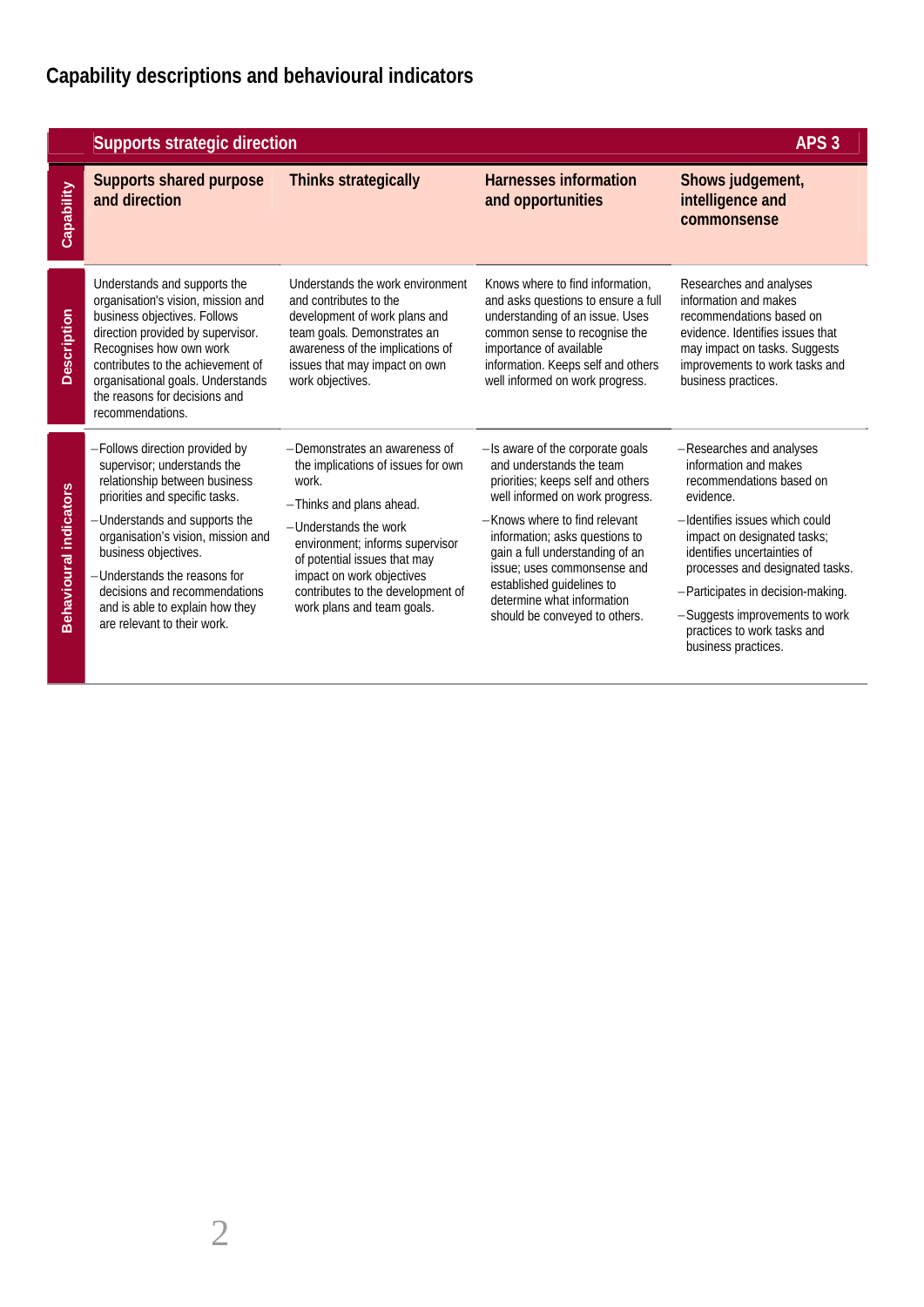|                               | <b>Achieves results</b>                                                                                                                                                                                                                                                                                                                                                      |                                                                                                                                                                                                                                                                    | APS <sub>3</sub>                                                                                                                                                                                                                                                                                          |                                                                                                                                                                                                                                                                                                                                                                                                                                                |
|-------------------------------|------------------------------------------------------------------------------------------------------------------------------------------------------------------------------------------------------------------------------------------------------------------------------------------------------------------------------------------------------------------------------|--------------------------------------------------------------------------------------------------------------------------------------------------------------------------------------------------------------------------------------------------------------------|-----------------------------------------------------------------------------------------------------------------------------------------------------------------------------------------------------------------------------------------------------------------------------------------------------------|------------------------------------------------------------------------------------------------------------------------------------------------------------------------------------------------------------------------------------------------------------------------------------------------------------------------------------------------------------------------------------------------------------------------------------------------|
| Capability                    | <b>Identifies and uses</b><br>resources wisely                                                                                                                                                                                                                                                                                                                               | Applies and builds<br>professional expertise                                                                                                                                                                                                                       | Responds positively to<br>change                                                                                                                                                                                                                                                                          | Takes responsibility for<br>managing work projects<br>to achieve results                                                                                                                                                                                                                                                                                                                                                                       |
| Description                   | Reviews task performance and<br>communicates outcomes to<br>supervisor. Understands individual<br>and team capabilities and makes<br>effective use of own capabilities.                                                                                                                                                                                                      | Contributes own expertise to<br>achieve outcomes for the business<br>unit.                                                                                                                                                                                         | Establishes task plans to deliver<br>objectives. Responds in a positive<br>and flexible manner to change.<br>Shares information with others and<br>adapts to a changing environment.                                                                                                                      | Sees tasks through to completion.<br>Works within agreed priorities.<br>Commits to achieving quality<br>outcomes. Maintains accurate<br>records and files. Seeks feedback<br>from supervisor to gauge<br>satisfaction and seeks assistance<br>when required.                                                                                                                                                                                   |
| <b>Behavioural indicators</b> | -Identifies key individuals who<br>need to be involved: understands<br>team and individual capabilities<br>and makes effective use of own<br>capabilities.<br>-Monitors task progress against<br>performance expectations to<br>ensure deadlines are met;<br>communicates outcomes to<br>supervisor.<br>-Reschedules and reorganises<br>work to reflect changes in priority. | -Applies and develops capabilities<br>to meet performance<br>expectations; demonstrates<br>knowledge of the features of new<br>programmes, products or<br>services relevant to the position;<br>contributes own expertise for the<br>benefit of the business unit. | -Constructs task plans to deliver<br>objectives.<br>-Demonstrates flexibility and<br>copes effectively with day-to-day<br>work changes and shifting<br>priorities.<br>-Shares appropriate information<br>with colleagues during times of<br>change; responds to change<br>under guidance from supervisor. | -Regularly seeks feedback from<br>supervisor to gauge their<br>satisfaction and incorporates this<br>feedback into the performance of<br>new tasks.<br>-Maintains accurate records and<br>files; uses appropriate information<br>management systems to keep<br>information up to date; sees tasks<br>through to completion.<br>-Works to agreed priorities,<br>outcomes, and time constraints:<br>is responsive to changes in<br>requirements. |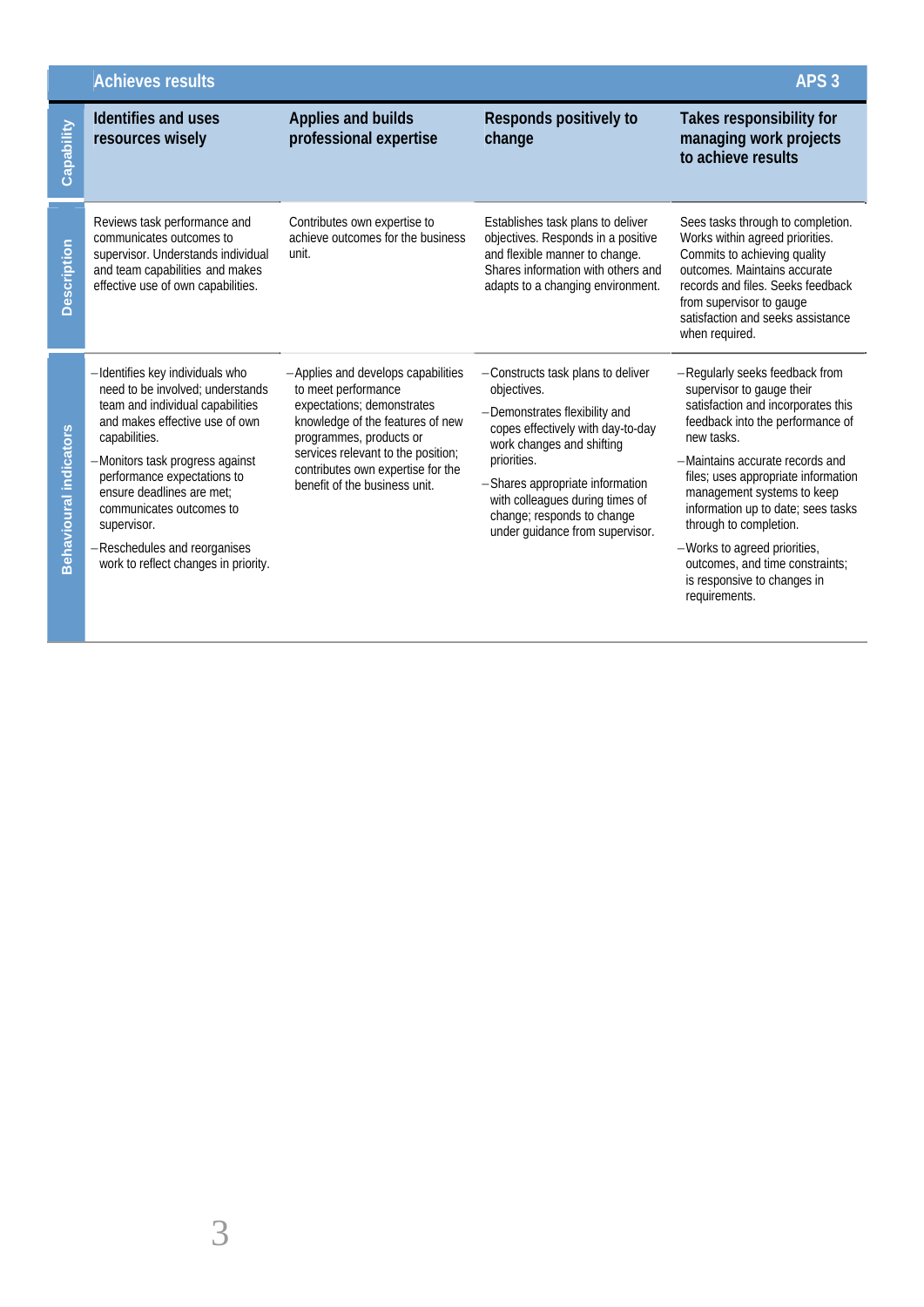|                               | Supports productive working relationships                                                                                                                                                                                                                                                                                                                                                                                                                                            | APS <sub>3</sub>                                                                                                                                                                                                                                                                                                                                                                                       |                                                                                                                                                                                                                                                                                                                                                                                                            |                                                                                                                                                                                                                                                                  |
|-------------------------------|--------------------------------------------------------------------------------------------------------------------------------------------------------------------------------------------------------------------------------------------------------------------------------------------------------------------------------------------------------------------------------------------------------------------------------------------------------------------------------------|--------------------------------------------------------------------------------------------------------------------------------------------------------------------------------------------------------------------------------------------------------------------------------------------------------------------------------------------------------------------------------------------------------|------------------------------------------------------------------------------------------------------------------------------------------------------------------------------------------------------------------------------------------------------------------------------------------------------------------------------------------------------------------------------------------------------------|------------------------------------------------------------------------------------------------------------------------------------------------------------------------------------------------------------------------------------------------------------------|
| Capability                    | <b>Nurtures internal and</b><br>external relationships                                                                                                                                                                                                                                                                                                                                                                                                                               | Listens to, understands<br>and recognises the needs<br>of others                                                                                                                                                                                                                                                                                                                                       | <b>Values individual</b><br>differences and diversity                                                                                                                                                                                                                                                                                                                                                      | Shares learning and<br>supports others                                                                                                                                                                                                                           |
| <b>Description</b>            | Builds and sustains positive<br>relationships with team members<br>and clients. Actively participates in<br>teamwork and activities. Responds<br>under direction to changes in client<br>needs and expectations.                                                                                                                                                                                                                                                                     | Actively listens to colleagues and<br>clients. Shares information and<br>ensures others are kept informed<br>of issues. Works collaboratively<br>and operates as an effective team<br>member.                                                                                                                                                                                                          | Understands, values and responds<br>to different personal styles. Tries<br>to see things from different<br>perspectives. Treats people with<br>respect and courtesy.                                                                                                                                                                                                                                       | Identifies learning opportunities.<br>Makes time for people and<br>supports the contribution of others.<br>Understands and acts on<br>constructive feedback.                                                                                                     |
| <b>Behavioural indicators</b> | -Develops positive relationships<br>with team members; actively<br>participates in teamwork and<br>group activities.<br>-Builds and sustains relationships;<br>liaises with team members and<br>clients.<br>-Responds under direction to<br>changes in client needs and<br>expectations; manages client<br>expectations by clarifying<br>expectations and deadlines;<br>keeps clients informed on<br>progress; provides courteous,<br>prompt and professional service<br>to clients. | -Operates as an effective member<br>of the team: works<br>collaboratively.<br>-Actively listens to colleagues and<br>clients; supports team members;<br>is aware of the contributions<br>made by other people.<br>-Shares information with own<br>team and seeks input from<br>others; contributes to team<br>discussions and planning;<br>ensures people are kept informed<br>of progress and issues. | -Recognises the value of<br>individual differences:<br>understands that others may<br>work in different ways.<br>-Recognises that others have<br>different views and experiences.<br>-Tries to see things from the other<br>person's perspective.<br>-Maintains an awareness of the<br>personalities, motivations and<br>other diverse qualities of people;<br>treats people with respect and<br>courtesy. | -Makes time for people and<br>supports the contribution of<br>others.<br>-Identifies development<br>opportunities for self and shares<br>learning with others.<br>-Congratulates people on<br>achievements<br>-Understands and acts on<br>constructive feedback. |

4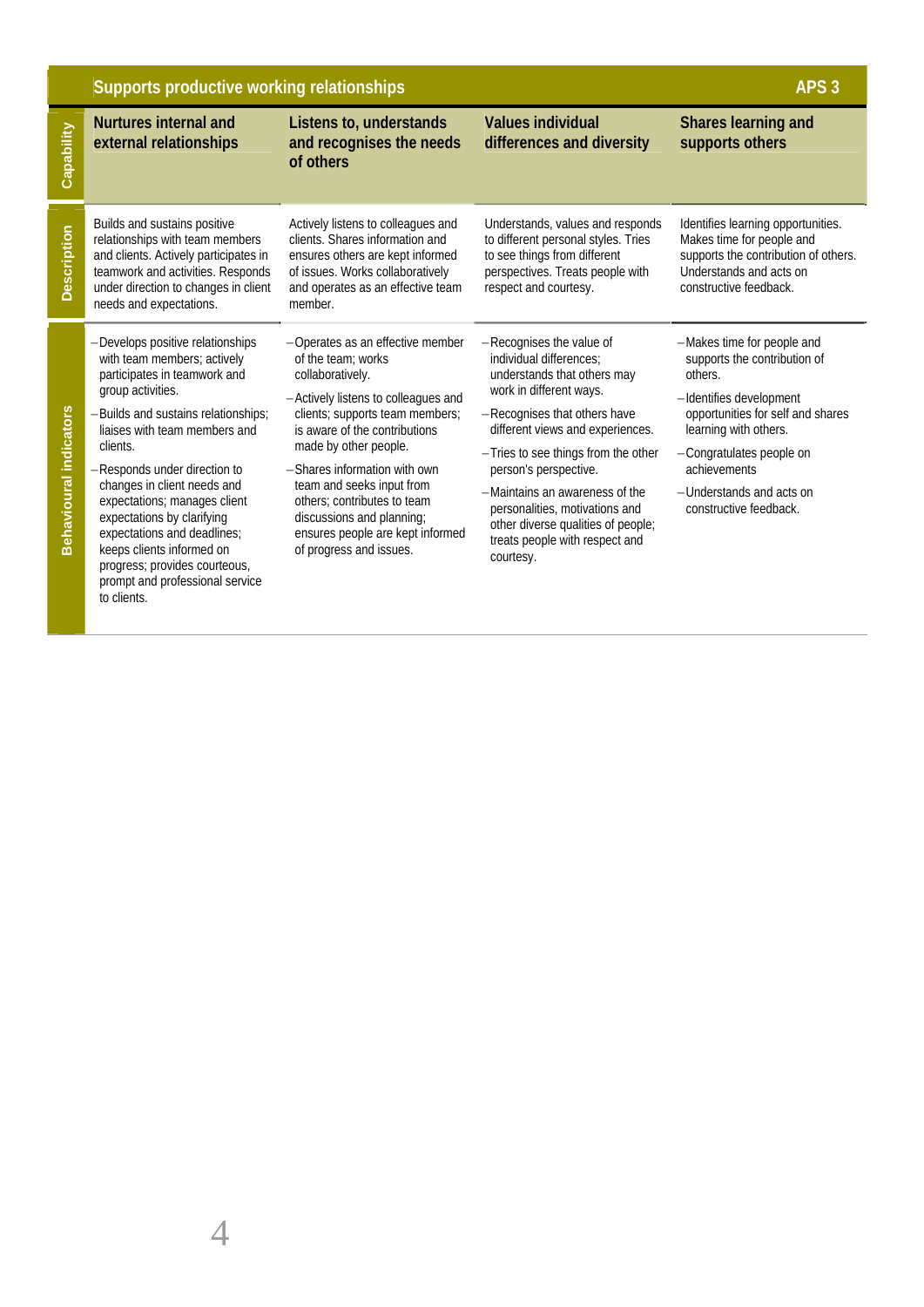|                            | Displays personal drive and integrity                                                                                                                                                                                                                                                                                                                                                                                                                                                                                                                                             |                                                                                                                                                                                                                                                                                                                                                                               |                                                                                                                                                                                                                                                                                                                                                                             | APS <sub>3</sub>                                                                                                                                                                                                                                                                                                                                  |                                                                                                                                                                                                                                                                                                                                                                                                                                                                                                                                                                                                                                                                                                                                               |
|----------------------------|-----------------------------------------------------------------------------------------------------------------------------------------------------------------------------------------------------------------------------------------------------------------------------------------------------------------------------------------------------------------------------------------------------------------------------------------------------------------------------------------------------------------------------------------------------------------------------------|-------------------------------------------------------------------------------------------------------------------------------------------------------------------------------------------------------------------------------------------------------------------------------------------------------------------------------------------------------------------------------|-----------------------------------------------------------------------------------------------------------------------------------------------------------------------------------------------------------------------------------------------------------------------------------------------------------------------------------------------------------------------------|---------------------------------------------------------------------------------------------------------------------------------------------------------------------------------------------------------------------------------------------------------------------------------------------------------------------------------------------------|-----------------------------------------------------------------------------------------------------------------------------------------------------------------------------------------------------------------------------------------------------------------------------------------------------------------------------------------------------------------------------------------------------------------------------------------------------------------------------------------------------------------------------------------------------------------------------------------------------------------------------------------------------------------------------------------------------------------------------------------------|
| Capability                 | Demonstrates public<br>service<br>professionalism and<br>probity                                                                                                                                                                                                                                                                                                                                                                                                                                                                                                                  | <b>Engages with risk</b><br>and shows personal<br>courage                                                                                                                                                                                                                                                                                                                     | Commits to action                                                                                                                                                                                                                                                                                                                                                           | <b>Promotes and</b><br>adopts a positive<br>and balanced<br>approach to work                                                                                                                                                                                                                                                                      | Demonstrates self<br>awareness and a<br>commitment to<br>personal<br>development                                                                                                                                                                                                                                                                                                                                                                                                                                                                                                                                                                                                                                                              |
| Description                | Adopts a principled<br>approach and adheres to<br>the APS Values and Code<br>of Conduct. Acts<br>professionally at all times<br>and operates within the<br>boundaries of<br>organisational processes<br>and legal and public policy<br>constraints. Operates as<br>an effective representative<br>of the work area in internal<br>forums.                                                                                                                                                                                                                                         | Provides accurate advice<br>on issues. Acknowledges<br>mistakes and learns from<br>them, and seeks quidance<br>and advice when required.                                                                                                                                                                                                                                      | Takes personal<br>responsibility for accurate<br>completion of work.<br>Commits energy and drive<br>to see that goals are<br>achieved.                                                                                                                                                                                                                                      | Focuses on achieving<br>objectives even in difficult<br>circumstances. Remains<br>positive and responds to<br>pressure in a calm manner.                                                                                                                                                                                                          | Seeks feedback from<br>others. Communicates<br>areas of and works with<br>supervisor to identify<br>development needs.<br>Reflects on own behaviour<br>and recognises the impact<br>on others. Seeks self-<br>development opportunities.                                                                                                                                                                                                                                                                                                                                                                                                                                                                                                      |
| avioural indicators<br>Beh | -Adheres to the APS<br>Values and Code of<br>Conduct and consistently<br>behaves in an honest,<br>ethical and professional<br>way.<br>-Treats people fairly and<br>equitably and is<br>transparent in dealings<br>with them.<br>-Makes decisions for the<br>corporate good without<br>favouritism or bias; places<br>the aims of the<br>organisation above<br>personal ambitions.<br>-Understands and<br>complies with legislative,<br>policy and regulatory<br>frameworks.<br>-Operates in a<br>professional manner<br>when representing the<br>work area in internal<br>forums. | -Listens when own ideas<br>are challenged.<br>-Provides accurate advice<br>to colleagues and clients;<br>checks and confirms the<br>accuracy of information<br>prior to release.<br>-Takes responsibility for<br>mistakes and learns from<br>them; acknowledges<br>when in the wrong.<br>-Seeks advice and<br>assistance from<br>colleagues and supervisor<br>when uncertain. | -Takes personal<br>responsibility for accurate<br>completion of work and<br>seeks help when<br>required.<br>-Gets on with the job at<br>hand and applies self with<br>energy and drive;<br>commits to meeting the<br>objectives; follows up to<br>ensure that issues are<br>finalised.<br>-Recognises the issues<br>impacting on the<br>achievement of desired<br>outcomes. | -Maintains effective<br>performance levels even<br>in difficult circumstances.<br>-Works to achieve<br>objectives.<br>-Maintains an optimistic<br>outlook and focuses on<br>the positives in difficult<br>situations; supports a<br>positive working<br>environment.<br>-Stays calm under<br>pressure; does not react<br>personally to criticism. | -Reflects on own<br>behaviours and work style<br>and is aware of how they<br>impact on others.<br>-Seeks self-development<br>opportunities; is willing to<br>learn new approaches<br>and acquire new<br>capabilities; applies new<br>knowledge in the<br>workplace.<br>-Communicates areas of<br>strength, works with<br>supervisor to identify<br>individual developmental<br>requirements needed to<br>complete assigned tasks.<br>-Agrees own performance<br>standards with supervisor;<br>seeks feedback on<br>behaviour and work<br>performance from<br>supervisor, and is<br>responsive to guidance.<br>-Reviews performance;<br>identifies strengths as<br>well as developmental<br>requirements needed to<br>complete assigned tasks. |